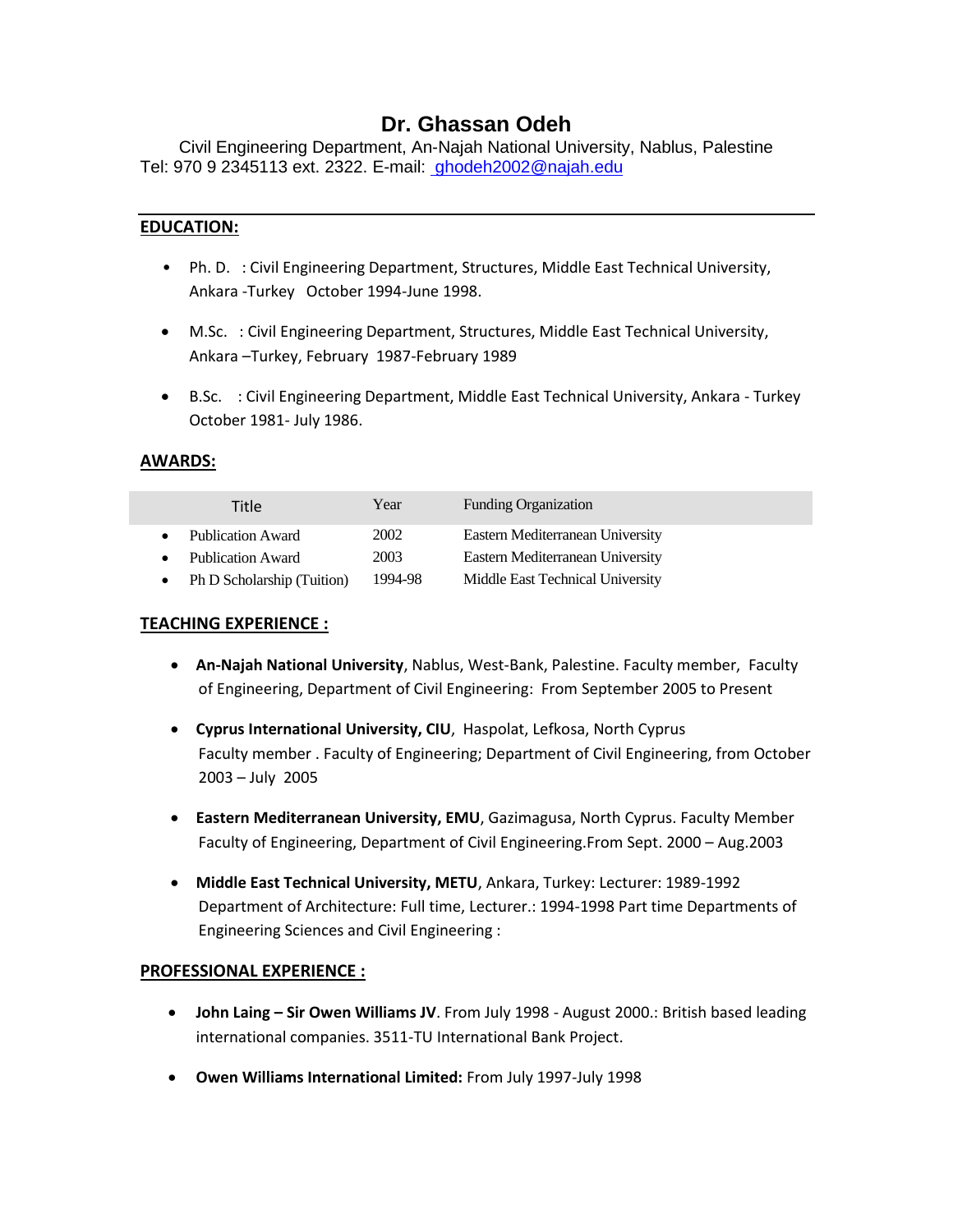**Karabork Construction &Trading Company Ltd.** Ankara, Turkey: From April 1992- July 1997.

## **Consultant to:**

- **Yaşar Gocmen (Engineer-Contractor)**
- **Mekon (For the German KHD and Hanslouis)**.
- **New-form (Kerim Özerdem-Subcontractor)**

### **FIELDS OF INTEREST:**

Structural Analysis and design of reinforced, pre-stressed concrete and steel structures, Bridge Design and High Rise Buildings, Structural Dynamics and Earthquake Engineering, Earthquake Resistant Design, Seismic Retrofitting and Design of Structures, Strengthening and Repair of Structures, Pre- and Post Earthquakes, Finite Element Analysis of Structures, Structural Optimization and Nonlinear Analysis .

## **COMPUTER USAGE AND THE NATURE OF THE USE:**

MS Office, ANSYS, SAP 2000, ETAPS, MATLAB

## **PUBLICATIONS:**

1. G. Odeh, Nonlinear Dynamics of Shallow Spherical Caps Subjected to Peripheral Loading, Nonlinear Dynamics Volume 33, pp 155 – 164, 2003,

2 N. Akkas and G. Odeh, A Novel Snap-through Buckling Behaviour of Axisymmetric Shallow Shells with Possible Application in Transducer Design, Computers & Structures, Volume 79 pp 2579-2585, 2001

3- N. Akkas and G. Odeh, "A novel snap-through buckling behaviour of axisymmetric shallow shells subjected to peripheral loading", Nha Trang 2000 International Colloquium in Mechanics of Solids, Fluids, Structures and Interactions, pp 562-570 Nha Trang, Vietnam. 14 – 18 August 2000.

4- N. Akkas and G. Odeh, A Novel Snap-through Buckling Behavior of Axisymmetric Shallow Shells with Possible Application in Transducer Design, The Fourth International Conference on Computational Structures Technology, Advances in Civil and Structural Engineering Computing for Practice, pp 247-253 Edinburgh, Scotland 18 - 20 August 1998.